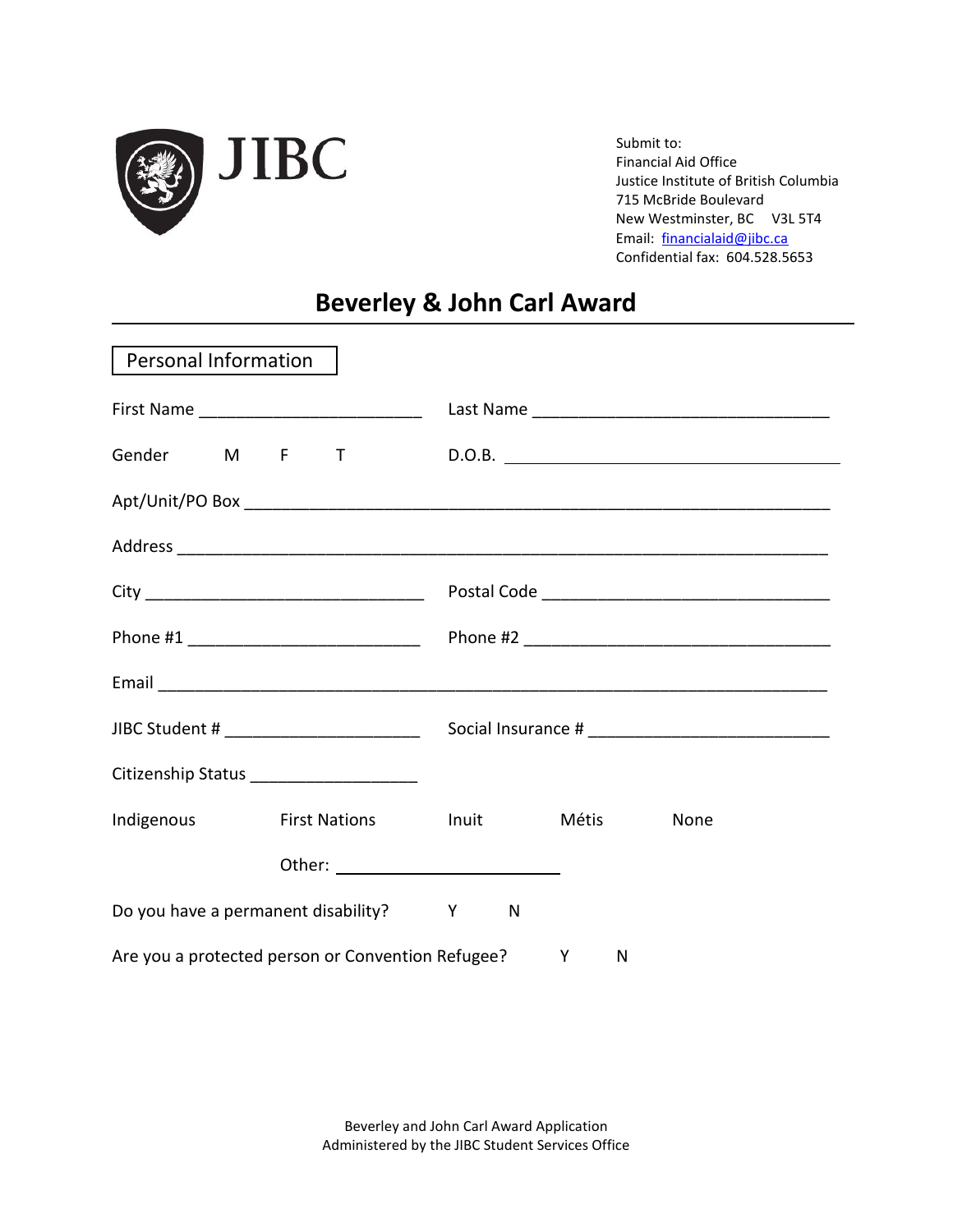## Academic Information

### JIBC Program Name

Career Goal \_\_\_\_\_\_\_\_\_\_\_\_\_\_\_\_\_\_\_\_\_\_\_\_\_\_\_\_\_\_\_\_\_\_\_\_\_\_\_\_\_\_\_\_\_\_\_\_\_\_\_\_\_\_\_\_\_\_\_\_\_\_\_\_\_\_\_\_\_\_\_\_\_\_

Previous Education:

| <b>High School</b>                | Name of School:      | Level Achieved: |
|-----------------------------------|----------------------|-----------------|
|                                   | Date Range Attended: |                 |
| College / University              | Name:                | Level Achieved: |
|                                   | Date Range Attended: |                 |
| Vocational / Trade /<br>Technical | Name:                | Level Achieved: |
|                                   | Date Range Attended: |                 |
| Other Licenses /<br>Certificates  | Name:                | Level Achieved: |
|                                   | Date Range Attended: |                 |

\_\_\_\_\_\_\_\_\_\_\_\_\_\_\_\_\_\_\_\_\_\_\_\_\_\_\_\_\_\_\_\_\_\_\_\_\_\_\_\_\_\_\_\_\_\_\_\_\_\_\_\_\_\_\_\_\_\_\_\_\_\_\_\_\_\_\_\_\_\_\_\_\_\_\_\_\_\_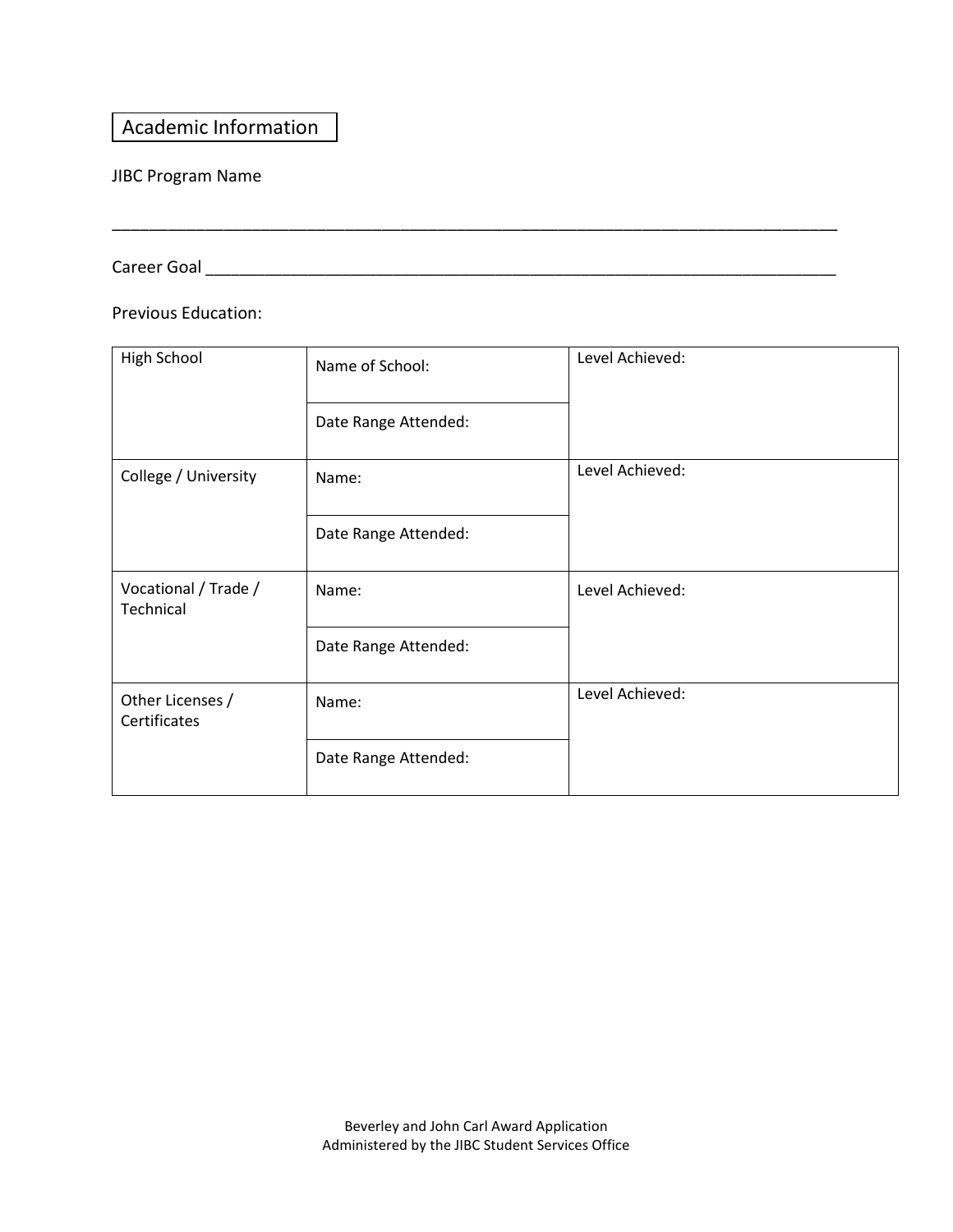## Additional Information

Which of the following best describes your current situation?

- o Single student with **no** dependants
- o Married or in a common law relationship with **no** dependants
- o Married or in a common law relationship with dependants
- o Sole support parent

Number of Dependants \_\_\_\_\_\_\_\_\_\_

Ages of dependant(s) example a set of  $\lambda$ 

Where will you be residing during your study period?

- o With parent(s), **NOT** paying rent or mortgage
- o With family, **NOT** paying rent or mortgage
- o With spouse or friends, **NOT** paying rent or mortgage
- o With parent(s) , paying rent or mortgage
- o With family, paying rent or mortgage
- o With spouse or friends, paying rent or mortgage
- o Alone paying rent
- o Alone paying mortgage

Which one statement best describes your current residency status?

- o I have lived in British Columbia for 12 months or more
- o I have lived in British Columbia for less than 12 months
- o I am from another Canadian province or territory

\*Note: International students do not qualify for this award

| Are you currently employed?                            | Yes       | No.      |        |    |
|--------------------------------------------------------|-----------|----------|--------|----|
|                                                        |           |          |        |    |
| Hours of work per week:                                |           |          |        |    |
| Employment Status: Full-Time                           | Part-time | Contract | Other: |    |
| Are you planning to work during your program of study? |           |          | Yes    | No |
| If yes, how often (# hours/week):                      |           |          |        |    |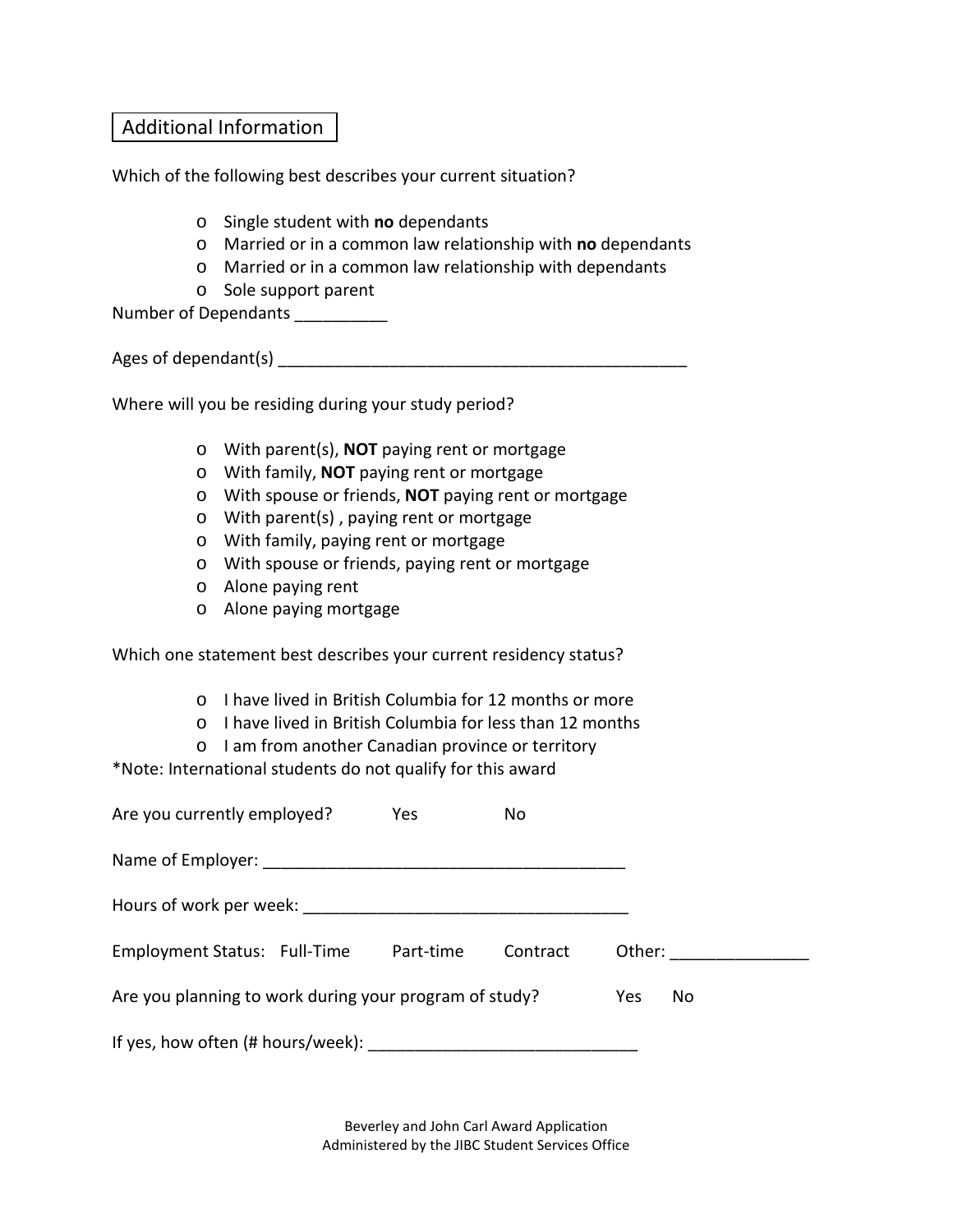# Financial Information

Please itemize your anticipated income and expenses for your period of study, per month. **Married or common-law students must list** *entire* **household income and expenses.** 

| INCOME (monthly)              | Prior to program start | During program |
|-------------------------------|------------------------|----------------|
| Work net income               | \$                     |                |
| Spouse's net income           | \$                     |                |
| Income from government source |                        |                |
| (EI, HRDC, etc)               | \$                     | \$             |
| From family/sponsor/employer  | \$                     |                |
| Child support/spousal support | -\$                    |                |
| Daycare subsidy               | \$                     |                |
| Other income (band funding/   |                        |                |
| investments/interest/etc)     | $\ddot{\bm{\zeta}}$    |                |
| (A) TOTAL MONTHLY             |                        |                |
| <b>INCOME</b>                 | \$<br>(A)              |                |

Please provide your current income, as of the date of this application. Do not include assets listed above.

#### INCOME (Current)

| Savings after tuition costs $\frac{1}{5}$   |  |
|---------------------------------------------|--|
| Student loans (family/bank/government)   \$ |  |
| Grants/Scholarships/Awards/Bursaries   \$   |  |
| Other (specify)                             |  |
| <b>TOTAL CURRENT INCOME   \$</b>            |  |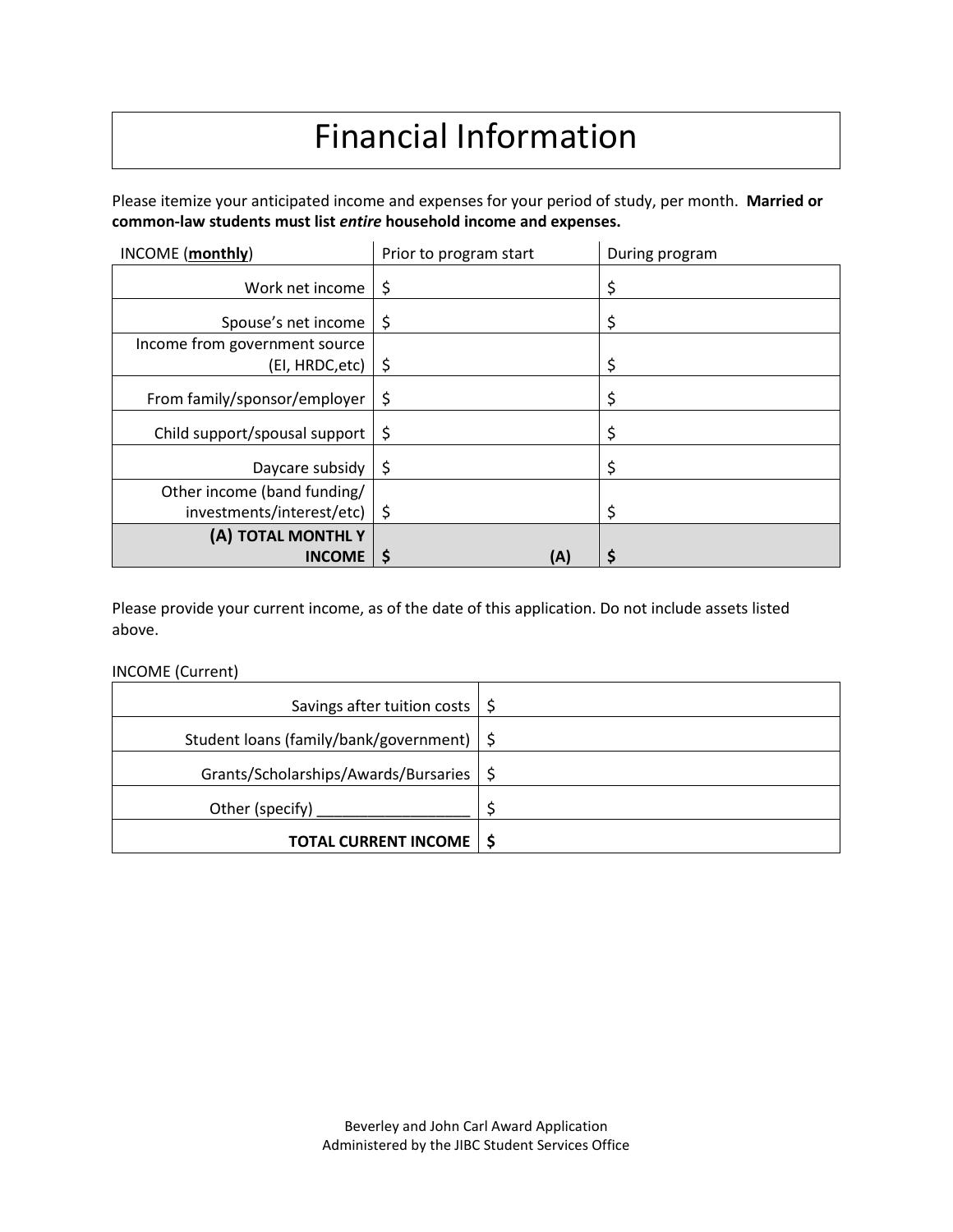#### EXPENSES (**Monthly**)

| Rent/Mortgage and Utilities  | \$        |
|------------------------------|-----------|
| Food                         | \$        |
| Transportation               | \$        |
| Miscellaneous                | \$        |
| Daycare (including subsidy)  | \$        |
| Loans/credit payments        | \$        |
| Medical/dental premiums      | \$        |
| Insurance (car/house/life)   | \$        |
| Glasses/contacts             | \$        |
| Car repairs                  | \$        |
| House repairs                | \$        |
| Non-refundable medical costs | \$        |
| Other (specify) _            | \$        |
| (B) TOTAL MONTHLY EXPENSES   | \$<br>(B) |

**Total Monthly Income (A) - Total Monthly Expenses (B) = \$\_\_\_\_\_\_\_\_\_\_\_\_\_\_\_\_\_\_\_\_\_\_\_**

Are you or will you be living with your parents or a legal guardian during your studies?

If there are any extenuating circumstances that make it necessary for you to apply for the award, please explain here (attach additional page if necessary).

\_\_\_\_\_\_\_\_\_\_\_\_\_\_\_\_\_\_\_\_\_\_\_\_\_\_\_\_\_\_\_\_\_\_\_\_\_\_\_\_\_\_\_\_\_\_\_\_\_\_\_\_\_\_\_\_\_\_\_\_\_\_\_\_\_\_\_\_\_\_\_\_\_\_\_\_\_\_

\_\_\_\_\_\_\_\_\_\_\_\_\_\_\_\_\_\_\_\_\_\_\_\_\_\_\_\_\_\_\_\_\_\_\_\_\_\_\_\_\_\_\_\_\_\_\_\_\_\_\_\_\_\_\_\_\_\_\_\_\_\_\_\_\_\_\_\_\_\_\_\_\_\_\_\_\_\_

\_\_\_\_\_\_\_\_\_\_\_\_\_\_\_\_\_\_\_\_\_\_\_\_\_\_\_\_\_\_\_\_\_\_\_\_\_\_\_\_\_\_\_\_\_\_\_\_\_\_\_\_\_\_\_\_\_\_\_\_\_\_\_\_\_\_\_\_\_\_\_\_\_\_\_\_\_\_

\_\_\_\_\_\_\_\_\_\_\_\_\_\_\_\_\_\_\_\_\_\_\_\_\_\_\_\_\_\_\_\_\_\_\_\_\_\_\_\_\_\_\_\_\_\_\_\_\_\_\_\_\_\_\_\_\_\_\_\_\_\_\_\_\_\_\_\_\_\_\_\_\_\_\_\_\_\_

\_\_\_\_\_\_\_\_\_\_\_\_\_\_\_\_\_\_\_\_\_\_\_\_\_\_\_\_\_\_\_\_\_\_\_\_\_\_\_\_\_\_\_\_\_\_\_\_\_\_\_\_\_\_\_\_\_\_\_\_\_\_\_\_\_\_\_\_\_\_\_\_\_\_\_\_\_\_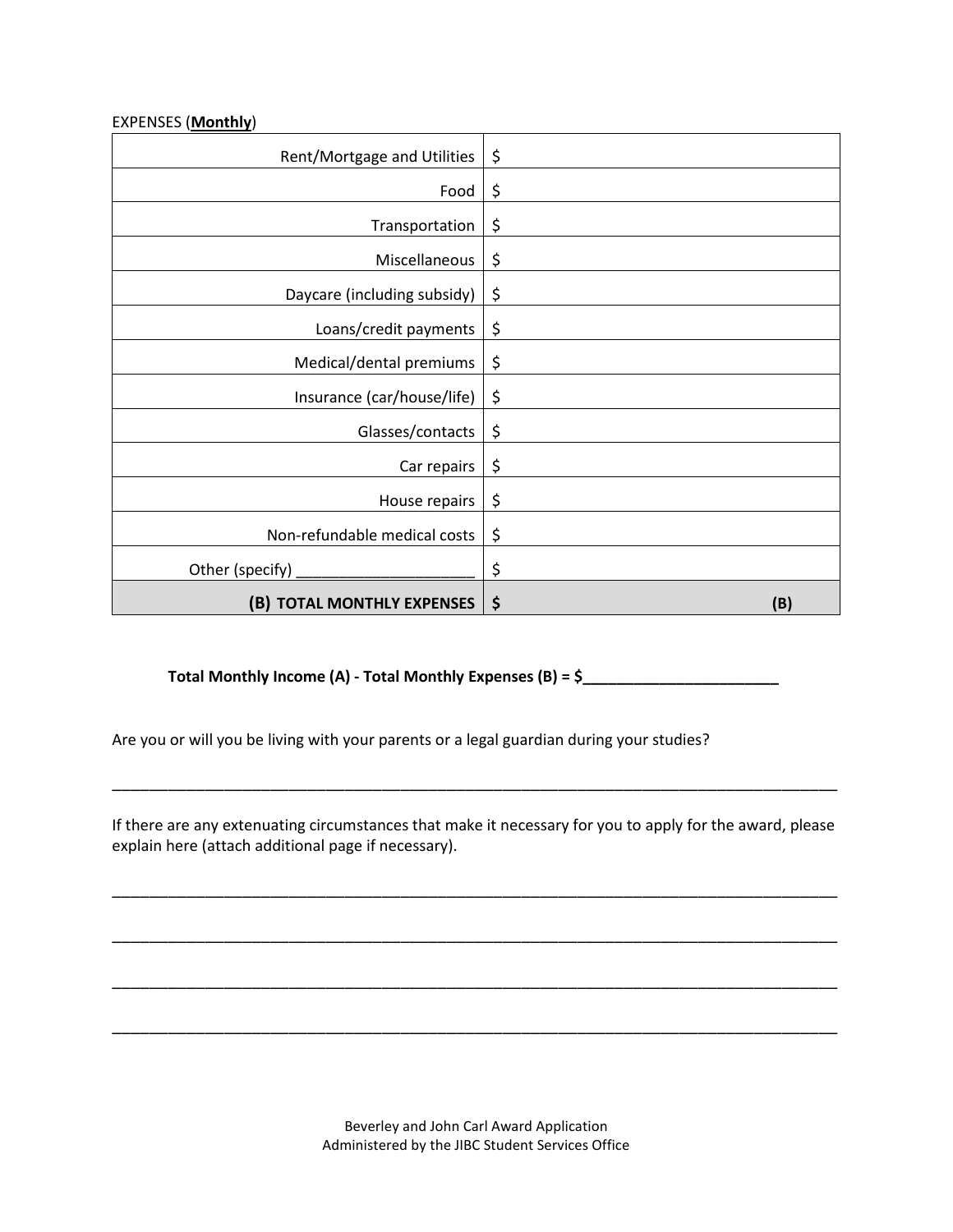## Community Involvement

Please list the school or community activities and volunteer work with which you have been involved. Please include the number of years and date(s) for your volunteer experience(s):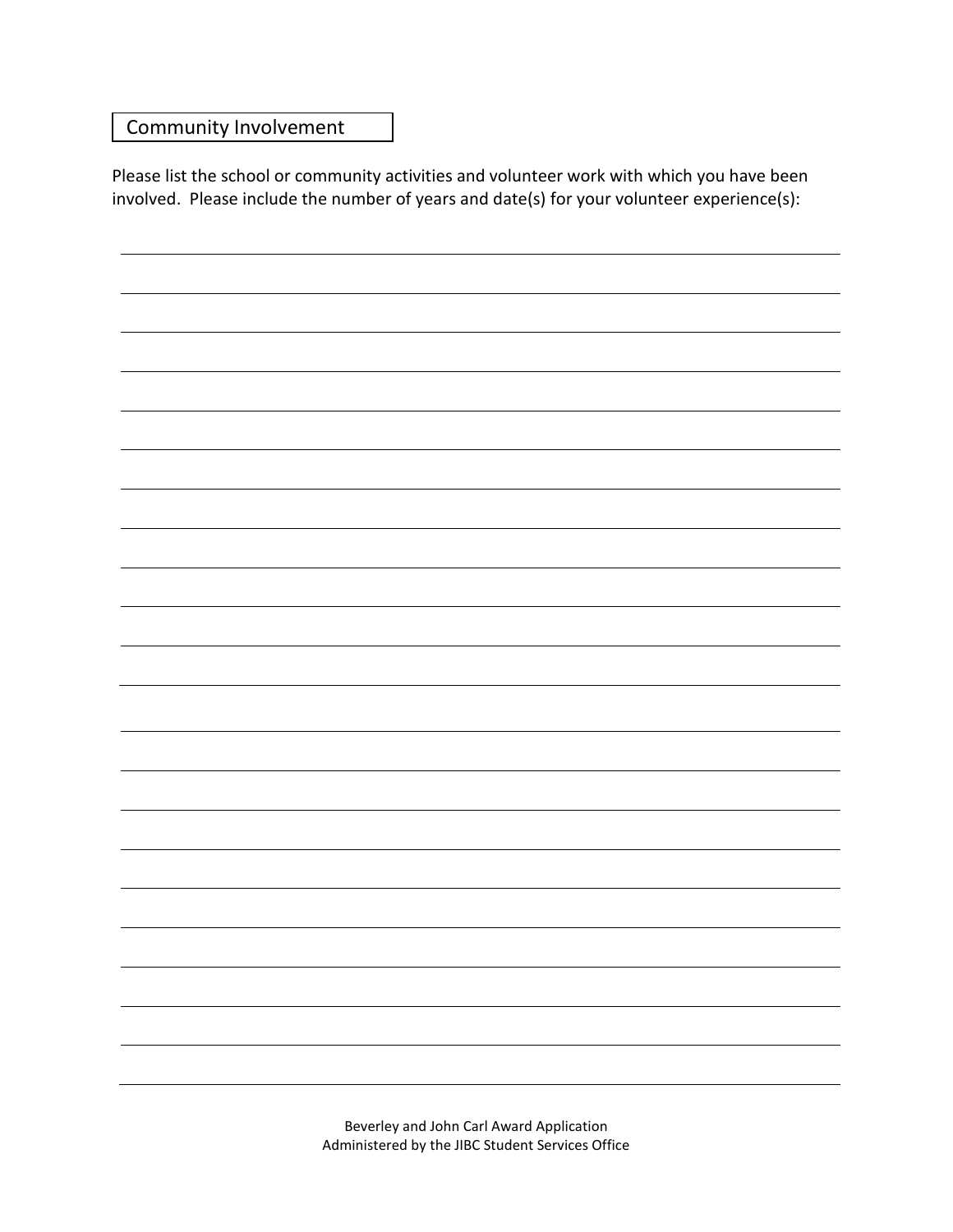## **Personal Statement**

Describe your current and expected financial situation. Outline some of the obstacles that you may face during your studies and how this award will help. Note: If there is any information that you feel was not reflected in this application, please include it in this section.